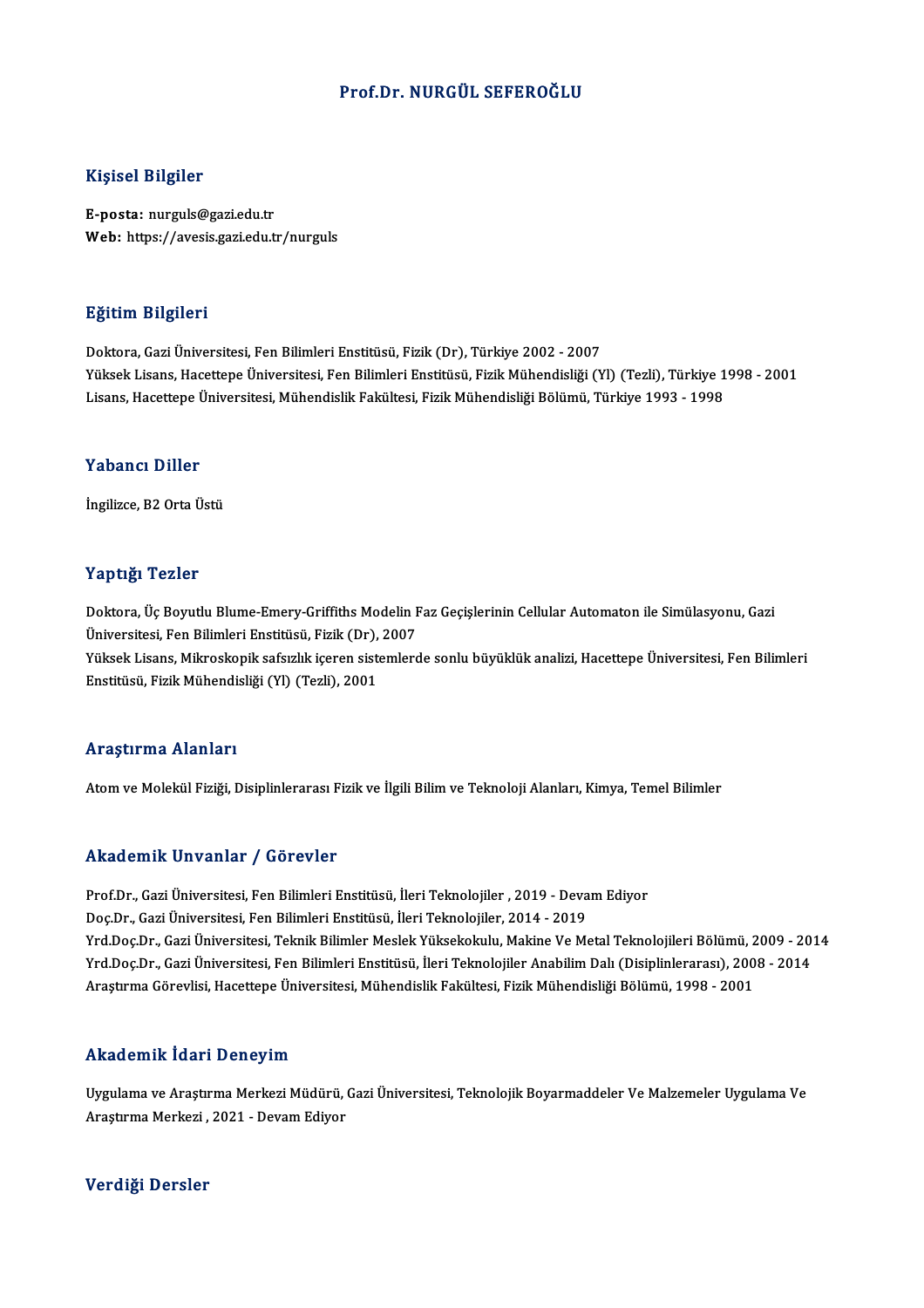Yeni Nesil Teknolojik Malzemeler ve Uygulama Alanları, Doktora, 2020 - 2021, 2021 - 2022<br>Yeğunluk Fenksiyenel Tearisi I. Vükselt Lisans, 2016 - 2017 Yeni Nesil Teknolojik Malzemeler ve Uygulama Alanları, Dok<br>Yoğunluk Fonksiyonel Teorisi I, Yüksek Lisans, 2016 - 2017 Yoğunluk Fonksiyonel Teorisi I, Yüksek Lisans, 2016 - 2017<br>Yönetilen Tezler

Yönetilen Tezler<br>Seferoğlu N., Ocak C., Asenkron Motorlarda Rotor Soğutma Kanallarının Elektromanyetik Analizi ve Optimum Tasarımı,<br>Yüksek Lisans, E.Teke(Öğrensi), Devam Ediyer Yüksek<br>Seferoğlu N., Ocak C., Asenkron Motorlarda Rot<br>Yüksek Lisans, F.Teke(Öğrenci), Devam Ediyor<br>Seferoğlu N., Kumarin İsaran Yani Boyar Madd Seferoğlu N., Ocak C., Asenkron Motorlarda Rotor Soğutma Kanallarının Elektromanyetik Analizi ve Optimum Tasarımı,<br>Yüksek Lisans, F.Teke(Öğrenci), Devam Ediyor<br>Seferoğlu N., Kumarin İçeren Yeni Boyar Maddelerin Boya Duyarl

Yüksek Lisans, F.Teke(Öğrenci), Devam Ediyor<br>Seferoğlu N., Kumarin İçeren Yeni Boyar Madd<br>Yüksek Lisans, T.Olgu(Öğrenci), Devam Ediyor<br>SEEEPOČLU N. D.T.3.T.d sistemine sahin inde Seferoğlu N., Kumarin İçeren Yeni Boyar Maddelerin Boya Duyarlı Güneş Hücrelerinde Kullanılabilirliğinin Belirlenn<br>Yüksek Lisans, T.Olgu(Öğrenci), Devam Ediyor<br>SEFEROĞLU N., D-π-a-π-d sistemine sahip indol içeren fonksiyo

Yüksek Lisans, T.Olgu(Öğrenci), Devam Ediyor<br>SEFEROĞLU N., D-π-a-π-d sistemine sahip indol içeren fonksiyonel boyar maddele<br>özelliklerinin teorik olarak araştırılması, Yüksek Lisans, A.BURAK(Öğrenci), 2020<br>SEEEROĞLU N. Ku SEFEROĞLU N., D-π-a-π-d sistemine sahip indol içeren fonksiyonel boyar maddelerin anyon duyarlılıklarının ve nlo<br>özelliklerinin teorik olarak araştırılması, Yüksek Lisans, A.BURAK(Öğrenci), 2020<br>SEFEROĞLU N., Kumarin-pira

özelliklerinin teorik olarak araştırılması, Yüksek Lisans, A.BURAK(Öğren<br>SEFEROĞLU N., Kumarin-pirazolon temelli yeni organik moleküllerin fo<br>teorik olarak incelenmesi, Yüksek Lisans, T.CANPOLAT(Öğrenci), 2019<br>SEEEROĞLU N. SEFEROĞLU N., Kumarin-pirazolon temelli yeni organik moleküllerin fotofiziksel özelliklerinin ve tauton<br>teorik olarak incelenmesi, Yüksek Lisans, T.CANPOLAT(Öğrenci), 2019<br>SEFEROĞLU N., Bir seri yeni azo boyar maddelerin y

teorik olarak incelenmesi, Yüksek Lisans, T.CANPOLAT(Öğrenci), 2019<br>SEFEROĞLU N., Bir seri yeni azo boyar maddelerin yapılarının teorikolarak incelenmesi, Yüksek Lisans,<br>G.TOPRAKÇIOĞLU(Öğrenci), 2019

SEFEROĞLU N., Spin-3/2 Ising modelin çoklu kritik faz diyagramları, Yüksek Lisans, G.SEZGİN(Öğrenci), 2011

# SEFEROGLO N., Spin-3/2 Ising modelin çoklu kritik faz diyagramları, yüksek Lisans, G.SEZGII<br>SCI, SSCI ve AHCI İndekslerine Giren Dergilerde Yayınlanan Makaleler

- CI, SSCI ve AHCI İndekslerine Giren Dergilerde Yayınlanar<br>I. Novel carbazole based hydrazone type light-up chemosensors<br>Uggëren Baran A. Keskin E. Calmaz D. AYDINER R. ÖZER D. SEEEROČ Uzgören-Baran A., Keskin E., Çakmaz D., AYDINER B., ÖZER D., SEFEROĞLU N., SEFEROĞLU Z.<br>Uzgören-Baran A., Keskin E., Çakmaz D., AYDINER B., ÖZER D., SEFEROĞLU N., SEFEROĞLU Z.<br>Journal of Mologylar Structure, gilt 1250, 202 Novel carbazole based hydrazone type light-up chemosensors<br>Uzgören-Baran A., Keskin E., Çakmaz D., AYDINER B., ÖZER D., SEFEROĞLU N.,<br>Journal of Molecular Structure, cilt.1250, 2022 (SCI İndekslerine Giren Dergi)<br>Novel flu Uzgören-Baran A., Keskin E., Çakmaz D., AYDINER B., ÖZER D., SEFEROĞLU N., SEFEROĞLU Z.<br>Journal of Molecular Structure, cilt.1250, 2022 (SCI İndekslerine Giren Dergi)<br>II. Novel fluorescent coumarin-thiazole based sensors f
- Journal of Molecular Structure, cilt.1250, 2022 (SCI İndekslerine Giren Dergi)<br>Novel fluorescent coumarin-thiazole based sensors for selective deter<br>aqueous media<br>Kandemir E., ÖZKÜTÜK M., AYDINER B., SEFEROĞLU N., ERER H., Novel fluorescent coumarin-thiazole based sensors for selective deter<br>aqueous media<br>Kandemir E., ÖZKÜTÜK M., AYDINER B., SEFEROĞLU N., ERER H., SEFEROĞLU Z.<br>Journal of Mologylar Structure, gilt 1240, 2022 (SCL Indekslerine

Journal of Molecular Structure, cilt.1249, 2022 (SCI İndekslerine Giren Dergi)

III. Synthesis of novel acylthioureas bearing naphthoquinone moiety as dual sensor for high-Journal of Molecular Structure, cilt.1249, 2022 (SCI İndekslerine Giren Dergi)<br>Synthesis of novel acylthioureas bearing naphthoquinone moiety as dual sensor for high-<br>performance naked-eye colorimetric and fluorescence de application in water and food samples<br>Nural Y., Karasu E., Keleş E., AYDINER B., SEFEROĞLU N., Efeoğlu Ç., ŞAHİN E., SEFEROĞLU Z. performance naked-eye colorimetric and fluorescence detection of CN— and F— i<br>application in water and food samples<br>Nural Y., Karasu E., Keleş E., AYDINER B., SEFEROĞLU N., Efeoğlu Ç., ŞAHİN E., SEFEROĞLU Z.<br>Dues and Birma

Dyes and Pigments, cilt.198, 2022 (SCI Expanded İndekslerine Giren Dergi)

Nural Y., Karasu E., Keleş E., AYDINER B., SEFEROĞLU N., Efeoğlu Ç., ŞAHİN E., SEFEROĞLU Z.<br>Dyes and Pigments, cilt.198, 2022 (SCI Expanded İndekslerine Giren Dergi)<br>IV. Synthesis and investigation of photophysical, NLO a Dyes and Pigments, cilt.198, 2022 (SCI Expanded İndekslerine Giren Dergi)<br>Synthesis and investigation of photophysical, NLO and thermal properties<br>Özarslan A., Çakmaz D., EROL F., ŞENÖZ H., SEFEROĞLU N., Barsella A., SEFER Synthesis and investigation of photophysical, NLO and thermal properties<br>Ozarslan A., Çakmaz D., EROL F., ŞENÖZ H., SEFEROĞLU N., Barsella A., SEFERO<br>Journal of Molecular Structure, cilt.1229, 2021 (SCI İndekslerine Giren Özarslan A., Çakmaz D., EROL F., ŞENÖZ H., SEFEROĞLU N., Barsella A., SEFEROĞLU Z.<br>Journal of Molecular Structure, cilt.1229, 2021 (SCI İndekslerine Giren Dergi)<br>V. New naphthoquinone-imidazole hybrids: Synthesis, anion re

# Journal of Molecular Structure,<br>New naphthoquinone-imida<br>acid dissociation constants<br>Nural V. Kolec E. AVDINER R. 1 New naphthoquinone-imidazole hybrids: Synthesis, anion recognacid dissociation constants<br>Nural Y., Keleş E., AYDINER B., SEFEROĞLU N., Atabey H., SEFEROĞLU Z.<br>Journal of Mologular Liquids, sit: 227, 2021 (SCL Indokalarine acid dissociation constants<br>Nural Y., Keleş E., AYDINER B., SEFEROĞLU N., Atabey H., SEFEROĞLU Z.<br>Journal of Molecular Liquids, cilt.327, 2021 (SCI İndekslerine Giren Dergi)<br>Amine, subetituted 1.1 diayane. 3.4 diayul 1.2 b

Nural Y., Keleş E., AYDINER B., SEFEROĞLU N., Atabey H., SEFEROĞLU Z.<br>Journal of Molecular Liquids, cilt.327, 2021 (SCI İndekslerine Giren Dergi)<br>VI. **Amino-substituted-1,1-dicyano-2,4-diaryl-1,3-butadiene chromophores** Journal of M<br><mark>Amino-sub</mark>:<br>properties<br><sup>Vobuo M. SE</sup> Amino-substituted-1,1-dicyano-2,4-diaryl-1,3-butadiene<br>properties<br>Yahya M., SEFEROĞLU N., Barsella A., Achelle S., SEFEROĞLU Z.<br>Spectrochimice Acta - Bart A. Malagylar and Biamologylar Spec

Yahya M., SEFEROĞLU N., Barsella A., Achelle S., SEFEROĞLU Z.

properties<br>Yahya M., SEFEROĞLU N., Barsella A., Achelle S., SEFEROĞLU Z.<br>Spectrochimica Acta - Part A: Molecular and Biomolecular Spectroscopy, cilt.248, 2021 (SCI İndekslerine Giren<br>Dergi) Spectrochimica Acta - Part A: Molecular and Biomolecular Spectroscopy, cilt.248, 2021 (SCI İndekslerine Giren<br>Dergi)<br>VII. Synthesis, characterization, molecular docking and in vitro screening of new metal complexes with<br>co

- Dergi)<br>Synthesis, characterization, molecular docking and in vitro screening of new metal complexe<br>coumarin Schiff base as anticholine esterase and antipancreatic cholesterol esterase agents<br>SAHIN Ö. Özmen Özdemin Ü. SEEER Synthesis, characterization, molecular docking and in vitro s<br>coumarin Schiff base as anticholine esterase and antipancrea<br>ŞAHİN Ö., Özmen Özdemir Ü., SEFEROĞLU N., Adem Ş., SEFEROĞLU Z.<br>JOUPMAL OF PIOMOLECULAR STRUCTURE & coumarin Schiff base as anticholine esterase and antipancreatic cholesterol esterase agents<br>ŞAHİN Ö., Özmen Özdemir Ü., SEFEROĞLU N., Adem Ş., SEFEROĞLU Z.<br>JOURNAL OF BIOMOLECULAR STRUCTURE & DYNAMICS, 2020 (SCI İndeksleri
- VIII. The novel sensitive and selective chemosensors for determination of multiple analytes Cakmaz D., Ozarslan A., AYDINER B., Eroglu A. B., SEFEROĞLU N., ŞENÖZ H., SEFEROĞLU Z.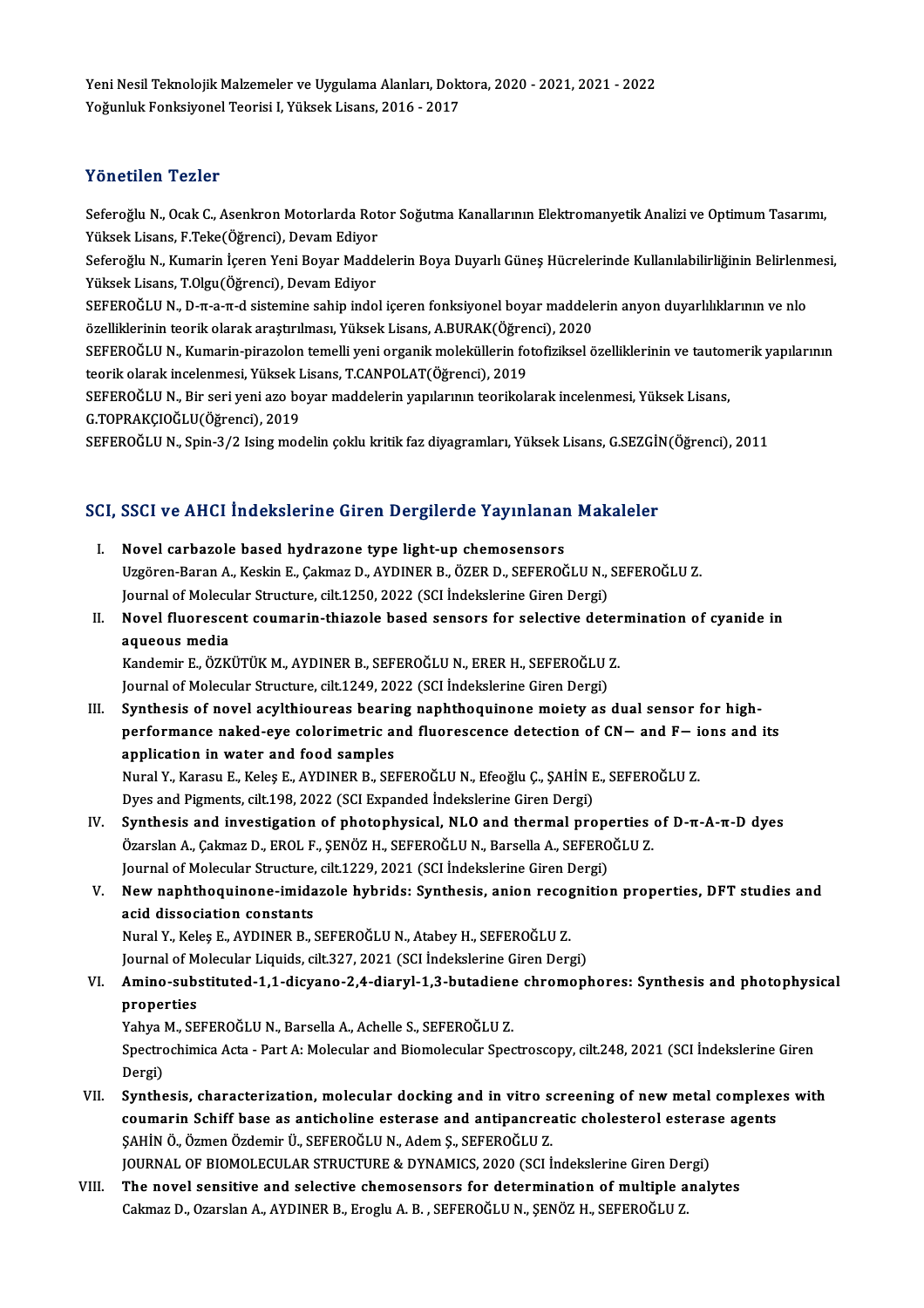DYES AND PIGMENTS, cilt.183, 2020 (SCI İndekslerine Giren Dergi)

- DYES AND PIGMENTS, cilt.183, 2020 (SCI İndekslerine Giren Dergi)<br>IX. A highly sensitive and selective fluorescent turn-on chemosensor bearing a 7-diethylaminocoumarin DYES AND PIGMENTS, cilt.183, 2020 (SCI Indekslerine Giren Dergi)<br>A highly sensitive and selective fluorescent turn-on chemosensor bea<br>moiety for the detection of cyanide in organic and aqueous solutions<br>AVDINED B. Sobin O. A highly sensitive and selective fluorescent turn-on chemosensor bearing a 7-diethylamino<br>moiety for the detection of cyanide in organic and aqueous solutions<br>AYDINER B., Sahin O., Cakmaz D., Kaplan G., Kaya K., ÖZDEMİR ÖZ moiety for the detection of cyanide in organic and aqueous solutions<br>AYDINER B., Sahin O., Cakmaz D., Kaplan G., Kaya K., ÖZDEMİR ÖZMEN Ü., SEFEROĞLU N., SEFEROĞI<br>NEW JOURNAL OF CHEMISTRY, cilt.44, sa.44, ss.19155-19165, 2 AYDINER B., Sahin O., Cakmaz D., Kaplan G., Kaya K., ÖZDEMİR ÖZMEN Ü., SEFEROĞLU N., SEFEROĞLU Z.<br>NEW JOURNAL OF CHEMISTRY, cilt.44, sa.44, ss.19155-19165, 2020 (SCI İndekslerine Giren Dergi)<br>X. Indole based push-pull dyes NEW JOURNAL OF CHEMISTRY, cilt.44, sa.44, ss.19155-19165, 2020 (SCI Indekslerine Giren Dergi)<br>Indole based push-pull dyes bearing azo and dimethine: Synthesis, spectroscopic, NLO,<br>properties and thermal characterization<br>Ke Indole based push-pull dyes bearing azo and dimethine: Synthesis,<br>properties and thermal characterization<br>Keles E., Yahya M., Aktan E., Aydıner B., Seferoğlu N., Barsella A., Seferoğlu Z.<br>JOUPMAL OF PHOTOCHEMISTRY AND PHOT JOURNALOF PHOTOCHEMISTRYANDPHOTOBIOLOGYA-CHEMISTRY, cilt.402,2020 (SCI İndekslerineGirenDergi) Keles E., Yahya M., Aktan E., Aydıner B., Seferoğlu N., Barsella A., Seferoğlu Z.<br>JOURNAL OF PHOTOCHEMISTRY AND PHOTOBIOLOGY A-CHEMISTRY, cilt.402, 2020 (SCI İndeksleri<br>XI. Experimental and theoretical studies on monoazo d JOURNAL OF PHOTOCHEMISTRY AND<br>Experimental and theoretical student<br>methyldiphenylamine derivatives Experimental and theoretical studies on mono<br>methyldiphenylamine derivatives<br>Aksungur T., EROL F., SEFEROĞLU N., SEFEROĞLU Z.<br>JOUPNAL OF MOLECULAR STRUCTURE sik 1217-20. methyldiphenylamine derivatives<br>Aksungur T., EROL F., SEFEROĞLU N., SEFEROĞLU Z.<br>JOURNAL OF MOLECULAR STRUCTURE, cilt.1217, 2020 (SCI İndekslerine Giren Dergi) Aksungur T., EROL F., SEFEROĞLU N., SEFEROĞLU Z.<br>JOURNAL OF MOLECULAR STRUCTURE, cilt.1217, 2020 (SCI İndekslerine Giren Dergi)<br>XII. Polysubstituted pyrrolidines linked to 1,2,3-triazoles: Synthesis, crystal structure, DFT JOURNAL OF MOLECULAR STRUCTURE, cilt.1217, 2020 (SCI indekslerine Gir<br>Polysubstituted pyrrolidines linked to 1,2,3-triazoles: Synthesis, cr<br>dissociation constant, drug-likeness, and anti-proliferative activity<br>INCE T, SERT Polysubstituted pyrrolidines linked to 1,2,3-triazoles: Synthesis, crystal structure, DFT<br>dissociation constant, drug-likeness, and anti-proliferative activity<br>INCE T., SERTTAŞ R., DEMİR B., Atabey H., SEFEROĞLU N., ERDOGA dissociation constant, drug-likeness, and anti-proliferative activity<br>INCE T., SERTTAŞ R., DEMIR B., Atabey H., SEFEROĞLU N., ERDOGAN S., ŞAHIN E., Erat S., NURAL Y. XIII. Styryl-based new organic chromophores bearing free amino and azomethine groups: synthesis,<br>photophysical, NLO, and thermal properties JOURNAL OF MOLECULAR STRUCTURE, cilt.1217, 2020 (SCI İndekslerine Giren Dergi) Putra A.U., Cakmaz D., SEFEROĞLU N., Barsella A., SEFEROĞLU Z. photophysical, NLO, and thermal properties<br>Putra A. U. , Cakmaz D., SEFEROĞLU N., Barsella A., SEFEROĞLU Z.<br>BEILSTEIN JOURNAL OF ORGANIC CHEMISTRY, cilt.16, ss.2282-2296, 2020 (SCI İndekslerine Giren Dergi)<br>A new meshanism Putra A. U. , Cakmaz D., SEFEROĞLU N., Barsella A., SEFEROĞLU Z.<br>BEILSTEIN JOURNAL OF ORGANIC CHEMISTRY, cilt.16, ss.2282-2296, 2020 (SCI İndekslerine Giren<br>XIV. A new mechanism for selective recognition of cyanide in A new mechanism for selective recognition of cyanide in organic and aqueous solution Keles E., AYDINER B., NURAL Y., SEFEROĞLUN., ŞAHİN E., SEFEROĞLU Z. A new mechanism for selective recognition of cyanide in organic and aqueous solution<br>Keles E., AYDINER B., NURAL Y., SEFEROĞLU N., ŞAHİN E., SEFEROĞLU Z.<br>EUROPEAN JOURNAL OF ORGANIC CHEMISTRY, cilt.2020, sa.30, ss.4681-469 Keles E., AYDINER B., NURAL Y., SEFEROĞLU N., ŞAHİN E., SEFEROĞLU Z.<br>EUROPEAN JOURNAL OF ORGANIC CHEMISTRY, cilt.2020, sa.30, ss.4681-4692, 2020 (SCI İndekslerine Giren Dergi<br>XV. Microwave-enhanced and conventional procedu EUROPEAN JOURNAL OF ORGANIC CHEMISTRY, cilt.2020, sa.30, ss.4681-4692, 2020 (SCI İndekslerine Giren Dergi)<br>Microwave-enhanced and conventional procedures for the synthesis of coumarin-thiophene amides,<br>sulfonamide, and ure Microwave-enhanced and conventional procedures for the synthesis of coumarin-thiophene amides, sulfonamide, and urea derivatives: Synthesis, photophysical activities, and multiple anions signalling via different mechanisms Yahaya I., Keles E., Putra A. U., Yahya M., Seferoğlu N., Seferoğlu Z. <mark>via different mechanisms</mark><br>Yahaya I., Keles E., Putra A. U. , Yahya M., Seferoğlu N., Seferoğlu Z.<br>JOURNAL OF MOLECULAR STRUCTURE, cilt.1204, 2020 (SCI İndekslerine Giren Dergi)<br>Substituant danandant selestiyity of fluares XVI. Substituent dependent selectivity of fluorescent chemosensors derived fromcoumarin for JOURNAL OF MOLECULAR STRUCTURE, cilt.1204, 2020<br>Substituent dependent selectivity of fluorescent<br>biologically relevant DNA structures and anions<br>Chameham M. Yahawa L. AYDINER B. Dalyas O. SEEER Chemchem M., Yahaya I., AYDINER B., Doluca O., SEFEROĞLU N., SEFEROĞLU Z. SENSORS AND ACTUATORS B-CHEMICAL, cilt.305, 2020 (SCI İndekslerine Giren Dergi) XVII. Novel highly functionalized 1,4-naphthoquinone 2-iminothiazole hybrids: Synthesis, photophysical SENSORS AND ACTUATORS B-CHEMICAL, cilt.305, 2020 (SCI İndekslerine Giren Dergi)<br>Novel highly functionalized 1,4-naphthoquinone 2-iminothiazole hybrids: Synthesis, pl<br>properties, crystal structure, DFT studies, and anti(myc Novel highly functionalized 1,4-naphthoquinone 2-iminothiazole hybrids: Synthesis, photo<br>properties, crystal structure, DFT studies, and anti(myco)bacterial/antifungal activity<br>GEMİLİ M., NURAL Y., Keles E., AYDINER B., SE properties, crystal structure, DFT studies, and anti(myco)bacterial/antifungal activity<br>GEMİLİ M., NURAL Y., Keles E., AYDINER B., SEFEROĞLU N., ÜLGER M., ŞAHİN E., Erat S., SEFEROĞL<br>JOURNAL OF MOLECULAR STRUCTURE, cilt.11 GEMİLİ M., NURAL Y., Keles E., AYDINER B., SEFEROĞLU N., ÜLGER M., ŞAHİN E., Erat S., SEFEROĞLU Z.<br>JOURNAL OF MOLECULAR STRUCTURE, cilt.1196, ss.536-546, 2019 (SCI İndekslerine Giren Dergi)<br>XVIII. Novel benzildihydrazone b JOURNAL OF MOLECULAR STRUCTURE, cilt.1196, ss.536-546, 2019<br>Novel benzildihydrazone based Schiff bases: Syntheses, ch:<br>theoretical DFT calculations and biological activity studies<br>ELMACLE, Duyar H. AVDINER R. Yoboya L. SEE Novel benzildihydrazone based Schiff bases: Syntheses, characterization, thermal propertie<br>theoretical DFT calculations and biological activity studies<br>ELMACI G., Duyar H., AYDINER B., Yahaya I., SEFEROĞLU N., ŞAHİN E., Ce theoretical DFT calculations and biological activity studies<br>ELMACI G., Duyar H., AYDINER B., Yahaya I., SEFEROĞLU N., ŞAHİN E., Celik S. P. , AÇIK L., SEFEROĞ<br>JOURNAL OF MOLECULAR STRUCTURE, cilt.1184, ss.271-280, 2019 (S ELMACI G., Duyar H., AYDINER B., Yahaya I., SEFEROĞLU N., ŞAHİN E., Celik S. P. , AÇIK L., SEFEROĞLU Z.<br>JOURNAL OF MOLECULAR STRUCTURE, cilt.1184, ss.271-280, 2019 (SCI İndekslerine Giren Dergi)<br>XIX. Detailed theoretical c JOURNAL OF MOLECULAR STRUCTURE, cilt.1184<br>Detailed theoretical characterization of az<br>and various coupling components by DFT<br>SEEEDOČLUN Tenreksiesly C Detailed theoretical charact<br>and various coupling compo<br>SEFEROĞLU N., Toprakcioglu G.<br>JOUPNAL OF MOLECULAP STRU and various coupling components by DFT<br>SEFEROĞLU N., Toprakcioglu G.<br>JOURNAL OF MOLECULAR STRUCTURE, cilt.1181, ss.360-372, 2019 (SCI İndekslerine Giren Dergi)<br>Impreved ene pet synthetic senditions for synthesis of functio SEFEROĞLU N., Toprakcioglu G.<br>JOURNAL OF MOLECULAR STRUCTURE, cilt.1181, ss.360-372, 2019 (SCI İndekslerine Giren Dergi)<br>XX. Improved one-pot synthetic conditions for synthesis of functionalized fluorescent coumarin-<br>thion JOURNAL OF MOLECULAR STRUCTURE, cilt.1181, ss.360-372, 2019 (SCI İndekslerine Giren De Improved one-pot synthetic conditions for synthesis of functionalized fluorescent<br>thiophene hybrids: Syntheses, DFT studies, photophysi Improved one-pot synthetic condition<br>thiophene hybrids: Syntheses, DFT<br>Yahaya I., SEFEROĞLU N., SEFEROĞLU Z.<br>TETPAHEDPON silt 75-se 14-se 3143-31 thiophene hybrids: Syntheses, DFT studies, photophysical and thermal properties<br>Yahaya I., SEFEROĞLU N., SEFEROĞLU Z.<br>TETRAHEDRON, cilt.75, sa.14, ss.2143-2154, 2019 (SCI İndekslerine Giren Dergi) Yahaya I., SEFEROĞLU N., SEFEROĞLU Z.<br>TETRAHEDRON, cilt.75, sa.14, ss.2143-2154, 2019 (SCI İndekslerine Giren Dergi)<br>XXI. Novel fluorescent coumarin-thiophene-derived Schiff bases: Synthesis, effects of substituents,<br>nhata TETRAHEDRON, cilt.75, sa.14, ss.2143-2154, 2019 (SCI İndekslerine Giren De<br>Novel fluorescent coumarin-thiophene-derived Schiff bases: Synthe<br>photophysical properties, DFT calculations, and biological activities
	-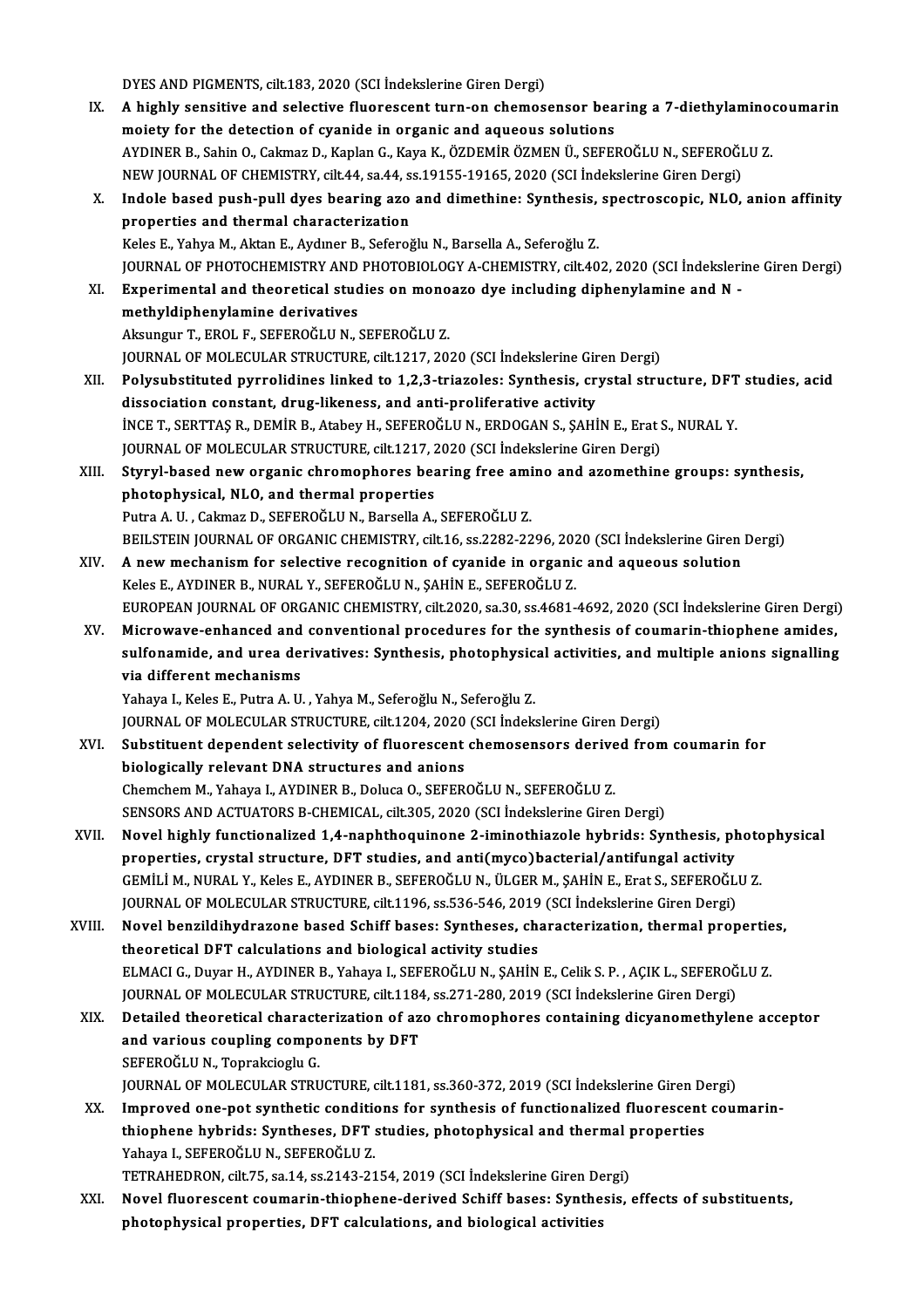Yahaya I., Chemchem M., AYDINER B., SEFEROĞLU N., Tepe F. E., AÇIK L., Cerci N. A., TÜRK M., SEFEROĞLU Z. Yahaya I., Chemchem M., AYDINER B., SEFEROĞLU N., Tepe F. E. , AÇIK L., Cerci N. A. , TÜRK M., SEFEROĞLU Z.<br>JOURNAL OF PHOTOCHEMISTRY AND PHOTOBIOLOGY A-CHEMISTRY, cilt.368, ss.296-306, 2019 (SCI İndekslerine Yahaya I., Che<br>JOURNAL OF<br>Giren Dergi)<br>A naval and JOURNAL OF PHOTOCHEMISTRY AND PHOTOBIOLOGY A-CHEMISTRY, cilt.368, ss.296-306, 2019 (SCI Indeksler<br>Giren Dergi)<br>XXII. A novel and synthetically facile coumarin-thiophene-derived Schiff base for selective fluorescent<br>detecti

Giren Dergi)<br>A novel and synthetically facile coumarin-thiophene-derived Schiff base for selective fluorescent<br>detection of cyanide anions in aqueous solution: Synthesis, anion interactions, theoretical study and<br>DNA-bindi A novel and synthetically<br>detection of cyanide anie<br>DNA-binding properties<br>Chamsham M Yahaw L AY detection of cyanide anions in aqueous solution: Synthesis, anion interactions, t<br>DNA-binding properties<br>Chemchem M., Yahaya I., AYDINER B., SEFEROĞLU N., Doluca O., Merabet N., SEFEROĞLU Z.<br>TETPAUEDPON, silt 74, sa 48, ss

DNA-binding properties<br>Chemchem M., Yahaya I., AYDINER B., SEFEROĞLU N., Doluca O., Merabet N., SEFE<br>TETRAHEDRON, cilt.74, sa.48, ss.6897-6906, 2018 (SCI İndekslerine Giren Dergi)<br>Navel 1.4, paphthoquinone N. angylthiourea TETRAHEDRON, cilt.74, sa.48, ss.6897-6906, 2018 (SCI Indekslerine Giren Dergi)<br>XXIII. Novel 1.4-naphthoquinone N-aroylthioureas: Syntheses, crystal structure, anion recognition

- properties, DFT studies and determination of acid dissociation constants GEMİLİM.,NURAL Y.,KelesE.,AYDINERB.,SEFEROĞLUN.,ŞAHİNE.,SARIH.,SEFEROĞLUZ. JOURNAL OF MOLECULAR LIQUIDS, cilt.269, ss.920-932, 2018 (SCI İndekslerine Giren Dergi)
- XXIV. Triphenylamine-based allylidenemalononitrile chromophores: synthesis, and photophysical and second-order nonlinear optical properties Catal E., Keles E., SEFEROĞLU N., Achelle S., Barsella A., le Guen F. R., SEFEROĞLU Z. second-order nonlinear optical properties<br>Catal E., Keles E., SEFEROĞLU N., Achelle S., Barsella A., le Guen F. R. , SEFEROĞLU Z.<br>NEW JOURNAL OF CHEMISTRY, cilt.42, sa.18, ss.15052-15060, 2018 (SCI İndekslerine Giren Dergi Catal E., Keles E., SEFEROĞLU N., Achelle S., Barsella A., le Guen F. R. , SEFEROĞLU Z.<br>NEW JOURNAL OF CHEMISTRY, cilt.42, sa.18, ss.15052-15060, 2018 (SCI İndekslerine Giren Dergi)<br>XXV. A coumarin-pyrazolone based fluores
- NEW JOURNAL OF CHEMISTRY, cilt.42, sa.18, ss.15052-15060, 2018 (SCI inde<br>A coumarin-pyrazolone based fluorescent probe for selective colori<br>detection: Synthesis, spectroscopic properties and DFT calculations<br>Behur B. SEEER A coumarin-pyrazolone based fluor<br>detection: Synthesis, spectroscopic<br>Babur B., SEFEROĞLU N., SEFEROĞLU Z.<br>JOUPNAL OF MOLECULAR STRUCTURE detection: Synthesis, spectroscopic properties and DFT calculations<br>Babur B., SEFEROĞLU N., SEFEROĞLU Z.<br>JOURNAL OF MOLECULAR STRUCTURE, cilt.1161, ss.218-225, 2018 (SCI İndekslerine Giren Dergi)<br>The syntheses, malecular s

# Babur B., SEFEROĞLU N., SEFEROĞLU Z.<br>JOURNAL OF MOLECULAR STRUCTURE, cilt.1161, ss.218-225, 2018 (SCI İndekslerine Giren Dergi)<br>XXVI. The syntheses, molecular structure analyses and DFT studies on new benzil monohydrazone **JOURNAL OF 1**<br>The synthes<br>Schiff bases<br>ELMACLC Dr The syntheses, molecular structure analyses and DFT studies on new benzil r<br>Schiff bases<br>ELMACI G., Duyar H., AYDINER B., SEFEROĞLU N., Naziri M. A. , ŞAHİN E., SEFEROĞLU Z.<br>JOUPMAL OF MOLECULAR STRUCTURE silt 1162, se 27. Schiff bases<br>ELMACI G., Duyar H., AYDINER B., SEFEROĞLU N., Naziri M. A. , ŞAHİN E., SEFEROĞLU Z.<br>JOURNAL OF MOLECULAR STRUCTURE, cilt.1162, ss.37-44, 2018 (SCI İndekslerine Giren Dergi)<br>Synthosis, arystal structure, DET s

- ELMACI G., Duyar H., AYDINER B., SEFEROĞLU N., Naziri M. A. , ŞAHİN E., SEFEROĞLU Z.<br>JOURNAL OF MOLECULAR STRUCTURE, cilt.1162, ss.37-44, 2018 (SCI İndekslerine Giren Dergi)<br>XXVII. Synthesis, crystal structure, DFT studies JOURNAL OF MOLECULAR STRUCTURE, cilt.1162, ss.37-44, 2018 (SCI İndekslerine Giren Dergi)<br>Synthesis, crystal structure, DFT studies, acid dissociation constant, and antimicrobial activity<br>methyl 2-(4-chlorophenyl)-7a-((4-ch Synthesis, crystal structure, DFT studies, acid dissocia<br>methyl 2-(4-chlorophenyl)-7a-((4-chlorophenyl)carba<br>hexahydro-1H-pyrrolo[1,2-e]imidazole-6-carboxylate<br>NURAL Y CEMULLA SEEEPOČLUN SAHINE JUCER M SA methyl 2-(4-chlorophenyl)-7a-((4-chlorophenyl)carbamothioyl)-1-oxo-5,5-diphenyl-3-thioxo-<br>hexahydro-1H-pyrrolo[1,2-e]imidazole-6-carboxylate<br>NURAL Y., GEMİLİ M., SEFEROĞLU N., ŞAHİN E., ÜLGER M., SARI H. hexahydro-1H-pyrrolo[1,2-e]imidazole-6-carboxylate<br>NURAL Y., GEMİLİ M., SEFEROĞLU N., ŞAHİN E., ÜLGER M., SARI H.<br>JOURNAL OF MOLECULAR STRUCTURE, cilt.1160, ss.375-382, 2018 (SCI İndekslerine Giren Dergi)<br>A novel seumerin
- XXVIII. A novel coumarin-pyrazole-triazine based fluorescence chemosensor for fluoride detection via<br>deprotonation process: Experimental and theoretical studies JOURNAL OF MOLECULAR STRUCTURE, cilt.1160, ss.375-382, 2018 (S<br>A novel coumarin-pyrazole-triazine based fluorescence chem<br>deprotonation process: Experimental and theoretical studies<br>Vakin E. Alkia M. SEEEROČLU N. SEEEROČLU Yalcin E., Alkis M., SEFEROĞLUN., SEFEROĞLUZ. deprotonation process: Experimental and theoretical studies<br>Yalcin E., Alkis M., SEFEROĞLU N., SEFEROĞLU Z.<br>JOURNAL OF MOLECULAR STRUCTURE, cilt.1155, ss.573-581, 2018 (SCI İndekslerine Giren Dergi)<br>Nav platinum (II) and p Yalcin E., Alkis M., SEFEROĞLU N., SEFEROĞLU Z.<br>JOURNAL OF MOLECULAR STRUCTURE, cilt.1155, ss.573-581, 2018 (SCI İndekslerine Giren Dergi)<br>XXIX. New platinum (II) and palladium (II) complexes of coumarin-thiazole Schiff ba
- JOURNAL OF MOLECULAR STRUCTURE, cilt.1155, ss.573-581, 2018 (SCI İndekslerine Giren Dergi)<br>New platinum (II) and palladium (II) complexes of coumarin-thiazole Schiff base with a fluorescen<br>chemosensor properties: Synthesis New platinum (II) and palladium (II) complexes of coumarin-thiazole Schiff base with a fluor<br>chemosensor properties: Synthesis, spectroscopic characterization, X-ray structure determin<br>in vitro anticancer activity on vario chemosensor properties: Synthesis, spectroscopic characterization, X-ray structure determination<br>in vitro anticancer activity on various human carcinoma cell lines and computational studies<br>Sahin O., ÖZDEMİR ÖZMEN Ü., SEFE in vitro anticancer activity on various human carcinoma cell lines and computational studies<br>Sahin O., ÖZDEMİR ÖZMEN Ü., SEFEROĞLU N., KARAGÖZ GENÇ Z., Kaya K., AYDINER B., TEKİN S., SEFEROĞLU Z.<br>JOURNAL OF PHOTOCHEMISTRY Sahin O., ÖZD<br>JOURNAL OF<br>Giren Dergi)<br>Sunthesis X JOURNAL OF PHOTOCHEMISTRY AND PHOTOBIOLOGY B-BIOLOGY, cilt.178, ss.428-439, 2018 (SCI Indekslerine<br>Giren Dergi)<br>XXX. Synthesis, X-ray crystal structure and DFT studies of cobalt(II) and vanadium(V) complexes with<br>N.N.O. tr
- Giren Dergi)<br>Synthesis, X-ray crystal structure and DFT stud<br>N,N,O-tridentate aroyl-hydrazone based ligand<br>Nariri M,A, SAHİN E, SEEERQČLUN, Shashani B Synthesis, X-ray crystal structure and DFT st<br>N,N,O-tridentate aroyl-hydrazone based liga<br>Naziri M. A. , ŞAHİN E., SEFEROĞLU N., Shaabani B.<br>JOUPNAL OF COOPDINATION CHEMISTRY silt 71 . N,N,O-tridentate aroyl-hydrazone based ligand<br>Naziri M. A. , ŞAHİN E., SEFEROĞLU N., Shaabani B.<br>JOURNAL OF COORDINATION CHEMISTRY, cilt.71, sa.1, ss.89-103, 2018 (SCI İndekslerine Giren Dergi)<br>8. Hydroxyayineline based nu Naziri M. A. , ŞAHİN E., SEFEROĞLU N., Shaabani B.<br>JOURNAL OF COORDINATION CHEMISTRY, cilt.71, sa.1, ss.89-103, 2018 (SCI İndekslerine Giren Dergi)<br>XXXI. 8-Hydroxyquinoline based push-pull azo dye: Novel colorimetric chemo
- JOURNAL OF COORDINATION CHEMISTRY, cilt.71, sa.1, ss.89-103, 2018 (<br>8-Hydroxyquinoline based push-pull azo dye: Novel colorimetri<br>Arslan O., AYDINER B., Yalcin E., Babur B., SEFEROĞLU N., SEFEROĞLU Z.<br>JOURNAL OE MOLECULAR 8-Hydroxyquinoline based push-pull azo dye: Novel colorimetric chemosensor for anionalistic and the set of the<br>Arslan O., AYDINER B., Yalcin E., Babur B., SEFEROĞLU N., SEFEROĞLU Z.<br>JOURNAL OF MOLECULAR STRUCTURE, cilt.114 Arslan O., AYDINER B., Yalcin E., Babur B., SEFEROĞLU N., SEFEROĞLU Z.<br>JOURNAL OF MOLECULAR STRUCTURE, cilt.1149, ss.499-509, 2017 (SCI İndekslerine Giren Dergi)<br>XXXII. Synthesis and investigation of various properties of
- JOURNAL OF MOLECULAR STRUCTURE, cilt.1149, ss.499-509, 2017 (SCI İndekslerine Giren Dergi)<br>Synthesis and investigation of various properties of a novel series of nonlinear optica<br>chromophores bearing dicyanovinyl (DCV) moi chromophores bearing dicyanovinyl (DCV) moiety

JOURNAL OF MOLECULAR STRUCTURE, cilt.1149, ss.510-519, 2017 (SCI İndekslerine Giren Dergi)

XXXIII. Coumarin-indole conjugate donor-acceptor system: Synthesis, photophysical properties, anion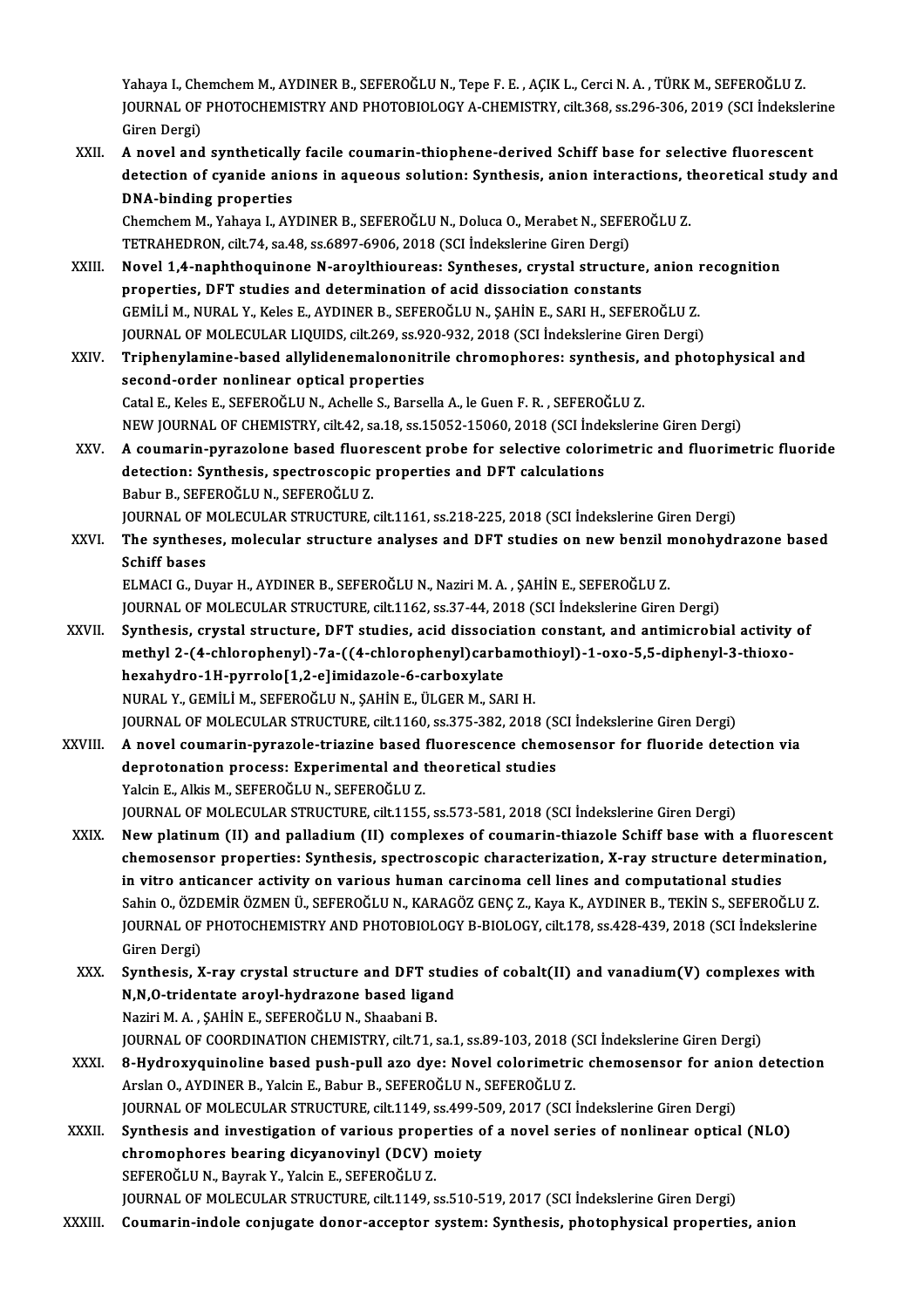sensing ability, theoretical and biological activity studies of two coumarin-indole based push-pull<br>dyee sensi<br>dyes<br>Akayr sensing ability, theoretical and biological activity studies of two coumarin-indole base<br>dyes<br>Aksungur T., AYDINER B., SEFEROĞLU N., ÖZKÜTÜK M., Arslan L., Reis Y., AÇIK L., SEFEROĞLU Z.<br>JOUPMAL OF MOLECULAR STRUCTURE silt

dyes<br>Aksungur T., AYDINER B., SEFEROĞLU N., ÖZKÜTÜK M., Arslan L., Reis Y., AÇIK L., SEFEROĞLU Z.<br>JOURNAL OF MOLECULAR STRUCTURE, cilt.1147, ss.364-379, 2017 (SCI İndekslerine Giren Dergi)<br>Cambinad apastrossonis, XPD suyst

Aksungur T., AYDINER B., SEFEROĞLU N., ÖZKÜTÜK M., Arslan L., Reis Y., AÇIK L., SEFEROĞLU Z.<br>JOURNAL OF MOLECULAR STRUCTURE, cilt.1147, ss.364-379, 2017 (SCI İndekslerine Giren Dergi)<br>XXXIV. Combined spectroscopic, XRD cry **JOURNAL<br>Combine<br>diamine**<br>AKTAN E

AKTAN E., Babur B., SEFEROĞLU N., ÇATIKKAŞ B., KAYNAK F. B. , SEFEROĞLU Z. JOURNAL OF MOLECULAR STRUCTURE, cilt.1145, ss.152-159, 2017 (SCI İndekslerine Giren Dergi)

- XXXV. Synthesis, theoretical calculation, electrochemistry and total antioxidant capacity of 5-benzoy1-6- JOURNAL OF MOLECULAR STRUCTURE, cilt.1145, ss.152-159, 2017 (SCI İndekslerine Giren Dergi)<br>Synthesis, theoretical calculation, electrochemistry and total antioxidant capacity of 5<br>pheny1-4-(4-methoxypheny1)-1,2,3,4-tetrahy Synthesis, theoretical calculation, electrochemistry and to<br>pheny1-4-(4-methoxypheny1)-1,2,3,4-tetrahydro-2-thiox<br>Ergan E., Akbaş E., LEVENT A., Sahin E., Konuş M., SEFEROĞLU N.<br>JOUPMAL OF MOLECULAR STRUCTURE silt 1126, 89 pheny1-4-(4-methoxypheny1)-1,2,3,4-tetrahydro-2-thioxopyrimidine and derivatives<br>Ergan E., Akbaş E., LEVENT A., Sahin E., Konuş M., SEFEROĞLU N.<br>JOURNAL OF MOLECULAR STRUCTURE, cilt.1136, ss.231-243, 2017 (SCI İndekslerine Ergan E., Akbaş E., LEVENT A., Sahin E., Konuş M., SEFEROĞLU N.<br>1136, ss.231-243, 2017 (SCI İndekslerine Giren Dergi)<br>XXXVI. A highly selective and sensitive chemosensor derived coumarin-thiazole for colorimetric and
- JOURNAL OF MOLECULAR STRUCTURE, cilt.1136, ss.231-243, 2017 (SCI İndekslerine Giren Dergi)<br>A highly selective and sensitive chemosensor derived coumarin-thiazole for colorimetric a<br>fluorimetric detection of CN- ion in DMSO A highly selective and sensitive chemosensor de<br>fluorimetric detection of CN- ion in DMSO and a<br>Pd(II)/Pt(II) complexes and theoretical studies<br>Sebin O. ÖZDEMİP ÖZMEN Ü. SEEEPOČLUN, AVDINEI fluorimetric detection of CN- ion in DMSO and aqueous solution: synthesis, sensi<br>Pd(II)/Pt(II) complexes and theoretical studies<br>Sahin O., ÖZDEMİR ÖZMEN Ü., SEFEROĞLU N., AYDINER B., SARI M., TUNÇ T., SEFEROĞLU Z.<br>TETRAHED Pd(II)/Pt(II) complexes and theoretical studies<br>Sahin O., ÖZDEMİR ÖZMEN Ü., SEFEROĞLU N., AYDINER B., SARI M., TUNÇ T., SEFEROĞLU Z. TETRAHEDRON, cilt.72, sa.39, ss.5843-5852, 2016 (SCI İndekslerine Giren Dergi)
- XXXVII. A novel fluorescence turn-on coumarin-pyrazolone based monomethine probe for biothiol detection<br>Babur B., SEFEROĞLU N., Ocal M., Sonugur G., AKBULUT H., SEFEROĞLU Z. A novel fluorescence turn-on coumarin-pyrazolone based monomethine<br>Babur B., SEFEROĞLU N., Ocal M., Sonugur G., AKBULUT H., SEFEROĞLU Z.<br>TETRAHEDRON, cilt.72, sa.30, ss.4498-4502, 2016 (SCI İndekslerine Giren Dergi)<br>Phatan
- XXXVIII. Photophysical and theoretical studies on newly synthesized N,N-diphenylamine based azo dye<br>Aksungur T., Arslan O., SEFEROĞLU N., SEFEROĞLU Z. TETRAHEDRON, cilt.72, sa.30, ss.4498-4502, 2016 (SC<br>Photophysical and theoretical studies on newly<br>Aksungur T., Arslan O., SEFEROĞLU N., SEFEROĞLU Z.<br>JOUPMAL OE MOLECULAP STPUCTURE silt 1099, SE 5 Photophysical and theoretical studies on newly synthesized N,N-diphenylamine based<br>Aksungur T., Arslan O., SEFEROĞLU N., SEFEROĞLU Z.<br>JOURNAL OF MOLECULAR STRUCTURE, cilt.1099, ss.543-550, 2015 (SCI İndekslerine Giren Derg Aksungur T., Arslan O., SEFEROĞLU N., SEFEROĞLU Z.<br>JOURNAL OF MOLECULAR STRUCTURE, cilt.1099, ss.543-550, 2015 (SCI İndekslerii<br>XXXIX. Synthesis, molecular structure and computational study of (Z)-2-((E)-4-<br>nitrebanzulidan
- JOURNAL OF MOLECULAR STRUCTURE, cilt.1099, ss.543-550, 2<br>Synthesis, molecular structure and computational study<br>nitrobenzylidene)hydrazone)-1,2-diphenylethan-1-one<br>ELMACLO AKTAN E SEEEPOČLUN, HÖKELEK T SEEEPOČLU Synthesis, molecular structure and computational study of<br>nitrobenzylidene)hydrazone)-1,2-diphenylethan-1-one<br>ELMACI G., AKTAN E., SEFEROĞLU N., HÖKELEK T., SEFEROĞLU Z.<br>JOUPNAL OF MOLECULAR STRUCTURE silt 1000-89.89.91-20 nitrobenzylidene)hydrazone)-1,2-diphenylethan-1-one<br>ELMACI G., AKTAN E., SEFEROĞLU N., HÖKELEK T., SEFEROĞLU Z.<br>JOURNAL OF MOLECULAR STRUCTURE, cilt.1099, ss.83-91, 2015 (SCI İndekslerine Giren Dergi) ELMACI G., AKTAN E., SEFEROĞLU N., HÖKELEK T., SEFEROĞLU Z.<br>JOURNAL OF MOLECULAR STRUCTURE, cilt.1099, ss.83-91, 2015 (SCI İndekslerine Giren Dergi)<br>XL. Styryl-based NLO chromophores: synthesis, spectroscopic properties, a
	- Yalcin E., Achelle S., Bayrak Y., SEFEROĞLU N., Barsella A., SEFEROĞLU Z.<br>TETRAHEDRON LETTERS, cilt.56, sa.20, ss.2586-2589, 2015 (SCI İndekslerine Giren Dergi) Styryl-based NLO chromophores: synthesis, spectroscopic properties, and theor<br>Yalcin E., Achelle S., Bayrak Y., SEFEROĞLU N., Barsella A., SEFEROĞLU Z.<br>TETRAHEDRON LETTERS, cilt.56, sa.20, ss.2586-2589, 2015 (SCI İndeksler
	- XLI. A ratiometric fluorescence chemosensor based on a coumarin-pyrazolone hybrid: the synthesis and TETRAHEDRON LETTERS, cilt.56, sa.20, ss.2586-2589, 2015 (SCI İndekslerine Giren Dergi)<br>A ratiometric fluorescence chemosensor based on a coumarin-pyrazolone hybrid: the synthesis a<br>an investigation of the photophysical, ta A ratiometric fluorescence cheme<br>an investigation of the photophy<br>techniques and DFT calculations<br>Pehun B. SEEEROČLU N. SEEEROČLU an investigation of the photophysic:<br>techniques and DFT calculations<br>Babur B., SEFEROĞLU N., SEFEROĞLU Z.<br>TETRAHEDRON LETTERS silt 56 sa 17 4 techniques and DFT calculations<br>Babur B., SEFEROĞLU N., SEFEROĞLU Z.<br>TETRAHEDRON LETTERS, cilt.56, sa.17, ss.2149-2154, 2015 (SCI İndekslerine Giren Dergi)<br>Phonylareindele dyes 3: Determination of are hydnagene tautomers o

# Babur B., SEFEROĞLU N., SEFEROĞLU Z.<br>TETRAHEDRON LETTERS, cilt.56, sa.17, ss.2149-2154, 2015 (SCI İndekslerine Giren Dergi)<br>XLII. Phenylazoindole dyes 3: Determination of azo-hydrazone tautomers of new phenylazoindole dyes TETRAHEDRON LETTERS, o<br>Phenylazoindole dyes 3:<br>solution and solid state<br>Pabur B. SEEEPOČLUN. A solution and solid state<br>Babur B., SEFEROĞLU N., AKTAN E., HÖKELEK T., ŞAHİN E., SEFEROĞLU Z.<br>JOURNAL OF MOLECULAR STRUCTURE, cilt.1081, ss.175-181, 2015 (SCI İndekslerine Giren Dergi)<br>Suitsbing Off the Charge Transfer and

Babur B., SEFEROĞLU N., AKTAN E., HÖKELEK T., ŞAHİN E., SEFEROĞLU Z.

# Babur B., SEFEROĞLU N., AKTAN E., HÖKELEK T., ŞAHİN E., SEFEROĞLU Z.<br>JOURNAL OF MOLECULAR STRUCTURE, cilt.1081, ss.175-181, 2015 (SCI İndekslerine Giren Dergi)<br>XLIII. Switching Off the Charge Transfer and Closing the S-1-T JOURNAL OF MOLECULAR STRUCTURE, cilt.1081, ss.1<br>Switching Off the Charge Transfer and Closing<br>Quinolizinium Derivatives: A Theoretical Study<br>Yakin S. Thomas J. Tian M. SEEEPOČLU N. Ihmela H Switching Off the Charge Transfer and Closing the S-1-T-1 ISC Channel in Excited States of<br>Quinolizinium Derivatives: A Theoretical Study<br>Yalcin S., Thomas L., Tian M., SEFEROĞLUN., Ihmels H., DEDE Y. Quinolizinium Derivatives: A Theoretical Study<br>Yalcin S., Thomas L., Tian M., SEFEROĞLU N., Ihmels H., DEDE Y.<br>JOURNAL OF ORGANIC CHEMISTRY, cilt.79, sa.9, ss.3799-3808, 2014 (SCI İndekslerine Giren Dergi)<br>Phenylageindele

# XLIV. Phenylazoindole dyes 2: The molecular structure characterizations of new phenylazo indoles<br>derived from 1.2-dimethylindole JOURNAL OF ORGANIC CHEMISTRY, c<br>Phenylazoindole dyes 2: The mol<br>derived from 1,2-dimethylindole<br>Pehur B. SEEEROČLU N. AKTAN E. H Phenylazoindole dyes 2: The molecular structure characterization<br>derived from 1,2-dimethylindole<br>Babur B., SEFEROĞLU N., AKTAN E., HÖKELEK T., ŞAHİN E., SEFEROĞLU Z.<br>DYES AND BICMENTS. silt 103, 33.63.70, 2014 (SCI İndeksl derived from 1,2-dimethylindole<br>Babur B., SEFEROĞLU N., AKTAN E., HÖKELEK T., ŞAHİN E., SEFEROĞLU Z.<br>DYES AND PIGMENTS, cilt.103, ss.62-70, 2014 (SCI İndekslerine Giren Dergi)<br>Phanylazaindala dyas... Part I: The syntheses,

Babur B., SEFEROĞLU N., AKTAN E., HÖKELEK T., ŞAHİN E., SEFEROĞLU Z.<br>DYES AND PIGMENTS, cilt.103, ss.62-70, 2014 (SCI İndekslerine Giren Dergi)<br>XLV. Phenylazoindole dyes - Part I: The syntheses, characterizations, crystal DYES AND PIGMENTS, cilt.103, ss.62-70, 2014 (SCI İndeks<br>Phenylazoindole dyes - Part I: The syntheses, chara<br>chemical calculations and antimicrobial properties<br>SEEEDOČLUZ, Volsin E. Bobur B. SEEEDOČLUN, HÖVELI Phenylazoindole dyes - Part I: The syntheses, characterizations, crystal s<br>chemical calculations and antimicrobial properties<br>SEFEROĞLU Z., Yalcin E., Babur B., SEFEROĞLU N., HÖKELEK T., Yilmaz E., ŞAHİN E.<br>SPECTROCHIMICA chemical calculations and antimicrobial properties<br>SEFEROĞLU Z., Yalcin E., Babur B., SEFEROĞLU N., HÖKELEK T., Yilmaz E., ŞAHİN E.<br>SPECTROCHIMICA ACTA PART A-MOLECULAR AND BIOMOLECULAR SPECTROSCOPY, cilt.113, ss.314-324,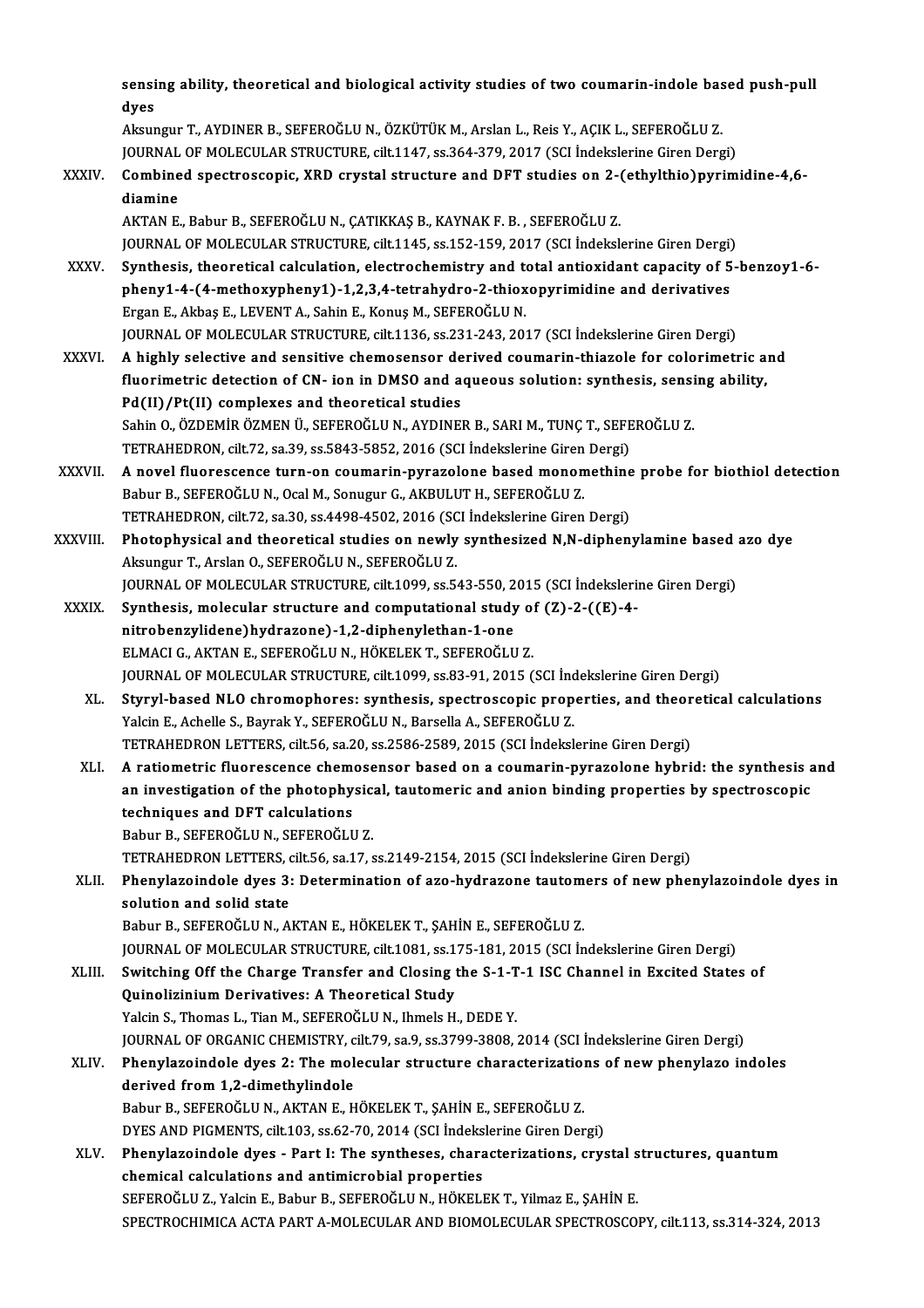(SCI İndekslerine Giren Dergi) (SCI İndekslerine Giren Dergi)<br>XLVI. MULTICRITICAL BEHAVIORS OF THE SPIN-3/2 BLUME-EMERY-GRIFFITHS MODEL ON A CELLULAR (SCI İndekslerin<br>MULTICRITIC<br>AUTOMATON<br>Sefereglu N. Se MULTICRITICAL BE<mark>I</mark><br>AUTOMATON<br>Seferoglu N., Sezgin G.<br>ROMANIAN IOURNAL AUTOMATON<br>Seferoglu N., Sezgin G.<br>ROMANIAN JOURNAL OF PHYSICS, cilt.57, ss.1053-1064, 2012 (SCI İndekslerine Giren Dergi)<br>Simulation of Spin 3/3 Blume Ganel Model on a Gollular Automaton with Heating a Seferoglu N., Sezgin G.<br>ROMANIAN JOURNAL OF PHYSICS, cilt.57, ss.1053-1064, 2012 (SCI İndekslerine Giren Dergi)<br>XLVII. Simulation of Spin-3/2 Blume-Capel Model on a Cellular Automaton with Heating and Cooling<br>Algorithm ROMANIAN<br>Simulation<br>Algorithm<br>Seferesh N Si<mark>mulation</mark><br>Algorithm<br>Seferoglu N.<br>COMMUNICA Algorithm<br>Seferoglu N.<br>COMMUNICATIONS IN THEORETICAL PHYSICS, cilt.56, sa.1, ss.168-172, 2011 (SCI İndekslerine Giren Dergi)<br>The Study of the Three Dimensional Spin 3/3 Jeing Model on a Collular Automator Seferoglu N.<br>COMMUNICATIONS IN THEORETICAL PHYSICS, cilt.56, sa.1, ss.168-172, 2011 (SCI Indekslerine<br>XLVIII. The Study of the Three-Dimensional Spin-3/2 Ising Model on a Cellular Automaton<br>Seferoglu N. COMMUNICA<br>The Study<br>Seferoglu N.<br>COMMUNICA The Study of the Three-Dimensional Spin-3/2 Ising Model on a Cellular Automaton<br>Seferoglu N.<br>COMMUNICATIONS IN COMPUTATIONAL PHYSICS, cilt.7, sa.4, ss.779-792, 2010 (SCI İndekslerine Giren Dergi)<br>The fornimegnatic phase of Seferoglu N.<br>COMMUNICATIONS IN COMPUTATIONAL PHYSICS, cilt.7, sa.4, ss.779-792, 2010 (SCI Indekslerine Gir<br>XLIX. The ferrimagnetic phase of the Blume-Emery-Griffiths model on the cellular automaton<br>Seferechy N. Kuthy B The ferrimagnetic phase of the Blume-Emery-Griffiths model on the cellular automaton<br>Seferoglu N., Kutlu B. The ferrimagnetic phase of the Blume-Emery-Griffiths model on the cellular automaton<br>Seferoglu N., Kutlu B.<br>CENTRAL EUROPEAN JOURNAL OF PHYSICS, cilt.6, sa.2, ss.230-237, 2008 (SCI İndekslerine Giren Dergi)<br>Critical babayi Seferoglu N., Kutlu B.<br>CENTRAL EUROPEAN JOURNAL OF PHYSICS, cilt.6, sa.2, ss.230-237, 2008 (SCI İndekslerine Giren Dergi)<br>L. Critical behavior of the Blume-Emery-Griffiths model for a simple cubic lattice on the cellular<br>a CENTRAL EU<br>Critical beh<br>automaton<br>Seferesh: N L. Critical behavior of the Blume-Emery-Griffiths model for a simple cubic lattice on the cellular automaton<br>automaton<br>Seferoglu N., Kutlu B. JOURNALOF STATISTICAL PHYSICS, cilt.129, sa.3, ss.453-468,2007 (SCI İndekslerineGirenDergi) Seferoglu N., Kutlu B.<br>JOURNAL OF STATISTICAL PHYSICS, cilt.129, sa.3, ss.453-468, 2007 (SCI Indekslerine Giren Dergi)<br>LI. Critical exponents for the re-entrant phase transitions in the three-dimensional Blume-Emery-JOURNAL OF STATISTICAL PHYSICS, cilt.129, sa.<br>Critical exponents for the re-entrant phase<br>Griffiths model on the cellular automaton<br>Seferegly N. Kuthy B Critical exponents<br>Griffiths model on<br>Seferoglu N., Kutlu B.<br>CHINESE PHYSICS LE Griffiths model on the cellular automaton<br>Seferoglu N., Kutlu B.<br>CHINESE PHYSICS LETTERS, cilt.24, sa.7, ss.2040-2043, 2007 (SCI İndekslerine Giren Dergi)<br>Be entrant phase transitions of the Blume Emery Griffiths model for Seferoglu N., Kutlu B.<br>CHINESE PHYSICS LETTERS, cilt.24, sa.7, ss.2040-2043, 2007 (SCI İndekslerine Giren Dergi)<br>LII. Re-entrant phase transitions of the Blume-Emery-Griffiths model for a simple cubic lattice on the<br>ca CHINESE PHYSICS LET<br>Re-entrant phase treellular automaton<br>Seferecul N. Kuth P Re-entrant phase t<br>cellular automaton<br>Seferoglu N., Kutlu B.<br>puysic A.A. STATISTIC cellular automaton<br>Seferoglu N., Kutlu B.<br>PHYSICA A-STATISTICAL MECHANICS AND ITS APPLICATIONS, cilt.374, sa.1, ss.165-172, 2007 (SCI İndekslerine<br>Giren Dergi) Seferoglu N, Kutlu B. PHYSICA A-STATISTICAL MECHANICS AND ITS APPLICATIONS, cilt.374, sa.1, ss.165-172, 2007 (SCI İndekslerine<br>Giren Dergi)<br>LIII. Finite size effect for the first-order phase transition of the three-dimensional Blume-Capel model Giren Dergi)<br>Finite size effect for t<br>a cellular automaton<br>Seferegiu N. Orkan A. K Finite size effect for the fir:<br>a cellular automaton<br>Seferoglu N., Ozkan A., Kutlu B.<br>CHINESE DHYSICS LETTEDS al a cellular automaton<br>Seferoglu N., Ozkan A., Kutlu B.<br>CHINESE PHYSICS LETTERS, cilt.23, sa.9, ss.2526-2529, 2006 (SCI İndekslerine Giren Dergi)<br>Critical aunananta of the three dimensional Blume Canal model en a sellular au Seferoglu N., Ozkan A., Kutlu B.<br>CHINESE PHYSICS LETTERS, cilt.23, sa.9, ss.2526-2529, 2006 (SCI İndekslerine Giren Dergi)<br>LIV. Critical exponents of the three-dimensional Blume-Capel model on a cellular automaton<br>Ozkan A. CHINESE PHYSICS LETTERS, cil<br>Critical exponents of the th<br>Ozkan A., Seferoglu N., Kutlu B.<br>PHYSICA A STATISTICAL MECH Critical exponents of the three-dimensional Blume-Capel model on a cellular automaton<br>Ozkan A., Seferoglu N., Kutlu B.<br>PHYSICA A-STATISTICAL MECHANICS AND ITS APPLICATIONS, cilt.362, sa.2, ss.327-337, 2006 (SCI İndekslerin Ozkan A., Sefe<br>PHYSICA A-S'<br>Giren Dergi)<br>The triaritic PHYSICA A-STATISTICAL MECHANICS AND ITS APPLICATIONS, cilt.362, sa.2, ss.327-337,<br>Giren Dergi)<br>LV. The tricritical behavior of the 3D Blume-Capel model on a cellular automaton<br>Kutly B. Orkan A. Seferegiy N. Solak A. Binal Giren Dergi)<br>LV. The tricritical behavior of the 3D Blume-Capel model on a cellular automaton<br>Kutlu B., Ozkan A., Seferoglu N., Solak A., Binal B. The tricritical behavior of the 3D Blume-Capel model on a cellular automaton<br>Kutlu B., Ozkan A., Seferoglu N., Solak A., Binal B.<br>INTERNATIONAL JOURNAL OF MODERN PHYSICS C, cilt.16, sa.6, ss.933-950, 2005 (SCI İndekslerine LVI. Finite size scaling by using scaling functions in two-dimensional  $q=2$  and 7 state Potts models<br>Demirturk S., Seferoglu N., Aydin M., Gunduc Y. INTERNATIONAL JOURNAL OF MODERN PHYSI<br>Finite size scaling by using scaling function<br>Demirturk S., Seferoglu N., Aydin M., Gunduc Y.<br>INTERNATIONAL JOURNAL OF MODERN BUYSI INTERNATIONAL JOURNAL OF MODERN PHYSICS C, cilt.12, sa.3, ss.403-412, 2001 (SCI İndekslerine Giren Dergi)

# Diğer Dergilerde Yayınlanan Makaleler

Iger Dergilerde Yayınlanan Makaleler<br>I. Molecular Structure Analysis and Spectroscopic Properties of Monoazo Disperse Dye From N,Nn Bergherae I<br>Molecular Struct<br>Dimethylaniline<br>Arelan O. Valein E Dimethylaniline<br>Arslan O., Yalcin E., SEFEROĞLU N., Yaman M., SEFEROĞLU Z.

GAZI UNIVERSITY JOURNAL OF SCIENCE, cilt.30, sa.1, ss.175-189, 2017 (ESCI İndekslerine Giren Dergi)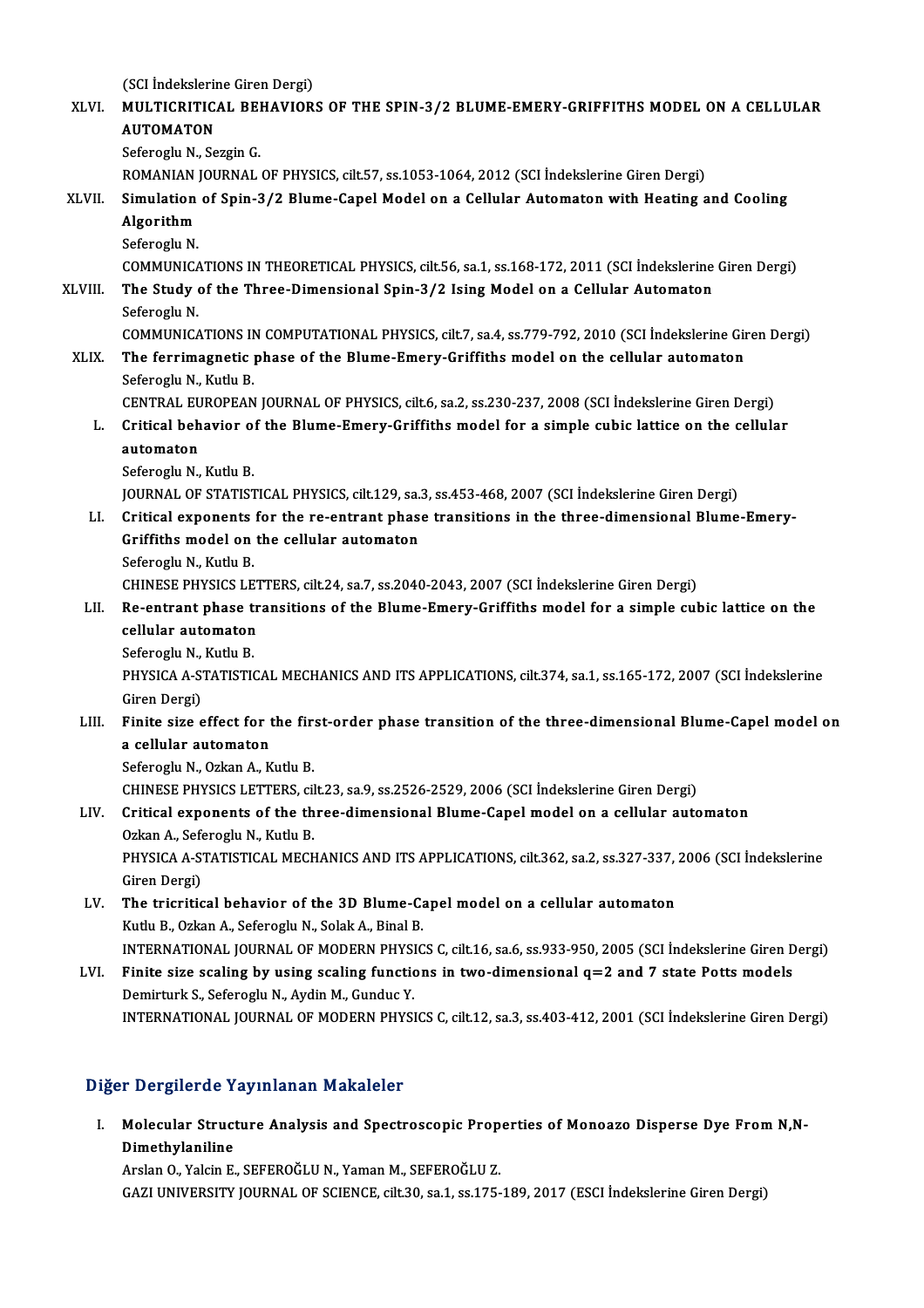# Hakemli Kongre / Sempozyum Bildiri Kitaplarında Yer Alan Yayınlar<br>Hakemli Kongre / Sempozyum Bildiri Kitaplarında Yer Alan Yayınlar

| Hakemli Kongre / Sempozyum Bildiri Kitaplarında Yer Alan Yayınlar |                                                                                                                                                                                                                 |
|-------------------------------------------------------------------|-----------------------------------------------------------------------------------------------------------------------------------------------------------------------------------------------------------------|
| Ι.                                                                | "SYNTHESIS AND INVESTIGATION OF ANION SENSITIVITY PROPERTIES OF TWO D- $\pi$ -A- $\pi$ -D TYPE<br>DYES BEARING INDOLE<br>Eroğlu A. B., Özarslan A., Çakmaz D., Aydıner B., Seferoğlu N., Şenöz H., Seferoğlu Z. |
|                                                                   | İstanbul International Organic Electronic Symposium, İstanbul, Türkiye, 2 - 04 Aralık 2019                                                                                                                      |
| П.                                                                | A Novel Series Of Indole-Based Colorimetric Chemosensors                                                                                                                                                        |
|                                                                   | Çakmaz D., Keleş E., YAHYA M., PUTRA A. U., SEFEROĞLU Z., AKTAN E., SEFEROĞLU N.                                                                                                                                |
|                                                                   | 10th EurAsian Meeting on Heterocyclic Chemistry, Milano Matittima-Cervia, Ravenna, İtalya, 15 - 19 Eylül 2019                                                                                                   |
| III.                                                              | Mono-, Di- ve Trivinil Köprüsü İçeren Yeni Fonksiyonel Boyar Maddelerin Sentezi, Spektroskopik ve                                                                                                               |
|                                                                   | NLO Özelliklerinin İncelenmesi<br>Çatal E., Seferoğlu Z., Seferoğlu N.                                                                                                                                          |
|                                                                   | 29. Ulusal Kimya Kongresi, Ankara, Türkiye, 10 - 14 Eylül 2017, ss.1                                                                                                                                            |
| IV.                                                               | Kumarin-Pirazolon Temelli Bir Seri Yeni Floresans Moleküllerin Tautomerik Yapılarının                                                                                                                           |
|                                                                   | VeFotofiziksel Özelliklerinin İncelenmesi                                                                                                                                                                       |
|                                                                   | canpolat t, babür b., SEFEROĞLU N., SEFEROĞLU Z.                                                                                                                                                                |
|                                                                   | 29. Ulusal Kimya Kongresi, Türkiye, 10 - 14 Eylül 2017                                                                                                                                                          |
| V.                                                                | Trifenilamin Temelli Sitril Boyarmaddelerinin Sentezi ve Anyon İlgilerinin Deneysel ve Teorik Olarak                                                                                                            |
|                                                                   | <i>incelenmesi</i>                                                                                                                                                                                              |
|                                                                   | Keleş E., Seferoğlu Z., Seferoğlu N.                                                                                                                                                                            |
|                                                                   | 29. Ulusal Kimya Kongresi, Ankara, Türkiye, 10 - 14 Eylül 2017, ss.1                                                                                                                                            |
| VI.                                                               | Coumarin-indole conjugate donor-acceptor system: Synthesis and biological activity studies of two                                                                                                               |
|                                                                   | coumarin-indole based push-pull dyes                                                                                                                                                                            |
|                                                                   | Seferoğlu Z., Reis Y., Seferoğlu N., Ozkutuka M., Aydıner B., Aksungur T., Arslan L., Açık L.                                                                                                                   |
|                                                                   | European Biotechnology Congress, Dubrovnik, Hırvatistan, 25 - 27 Mayıs 2017, cilt.256                                                                                                                           |
| VII.                                                              | MOLECULAR STRUCTURE ANALYSES AND DFT STUDIES ONNEW BENZILMONOHYDRAZONE BASED                                                                                                                                    |
|                                                                   | <b>SCHIFF BASES</b>                                                                                                                                                                                             |
|                                                                   | ŞAHİN E., ELMACI G., duyar h., AYDINER B., TUNÇ T., SEFEROĞLU N., SEFEROĞLU Z.                                                                                                                                  |
|                                                                   | 1th INTERNATIONAL CONFERENCE ON ADVANCES INENGINEERING SCIENCES, Tayland, 3 - 05 Temmuz 2017,<br>ss 32                                                                                                          |
|                                                                   | VIII. X-ray and DFT studies of new benzildihydrazone based Schiff bases                                                                                                                                         |
|                                                                   | SAHİN E., ELMACI G., duyar h., AYDINER B., SEFEROĞLU N., SEFEROĞLU Z.                                                                                                                                           |
|                                                                   | 1th INTERNATIONAL CONFERENCE ON ADVANCES IN ENGINEERING SCIENCES, 3 - 05 Temmuz 2017                                                                                                                            |
| IX.                                                               | Donör Ve Akseptör Grupları İçeren Yeni Bir Seri Azo Boyarmaddelerin Fotofiziksel Ve                                                                                                                             |
|                                                                   | DoğrusalOlmayan Optik (Nlo) Özelliklerinin İncelenmesi                                                                                                                                                          |
|                                                                   | Toprakçıoğlu G., ARSLAN Ö., SEFEROĞLU N., SEFEROĞLU Z.                                                                                                                                                          |
|                                                                   | 29 Ulusal Kimya Kongresi, Türkiye, 10 - 14 Eylül 2016                                                                                                                                                           |
| Χ.                                                                | Coumarin-thiazole based schiff base for anion and cation detection: A Combined Experimental and                                                                                                                 |
|                                                                   | Theoretical (DFT)                                                                                                                                                                                               |
|                                                                   | şahin Ö., AYDINER B., SEFEROĞLU N., ÖZDEMİR ÖZMEN Ü., SEFEROĞLU Z.<br>Mediterranean Colloquum on Heterocylic Chemisty, 11-15 November Antalya, 11 - 15 Kasım 2015                                               |
| XI.                                                               | Investigation of NLO and photophysical properties of new styryl based dyes bearing strong donor                                                                                                                 |
|                                                                   | acceptor groups                                                                                                                                                                                                 |
|                                                                   | Bayrak Y., YALÇIN E., SEFEROĞLU N., SEFEROĞLU Z.                                                                                                                                                                |
|                                                                   | Trans Mediterranean Colloquium on Heterocyclic Chemistry TRAMECH VIII, 11 - 15 Kasım 2015                                                                                                                       |
| XII.                                                              | Kumarin İndol floresans hibrit sisteminin sentezi ve kemosensör potansiyelinin teorik deneysel                                                                                                                  |
|                                                                   | çalışmalarla araştırılması                                                                                                                                                                                      |
|                                                                   | Aksungur T., Aydıner B., Özkütük M., Seferoğlu N., Seferoğlu Z.                                                                                                                                                 |
|                                                                   | 27. Ulusal Kimya Kongresi, Çanakkale, Türkiye, 23 - 28 Ağustos 2015, ss 403                                                                                                                                     |
| XIII.                                                             | Kumarin Florofor Grubunu İçeren Bir Seri Yeni Pirazolon Bileşiğinin Sentezi ve Tautomerik                                                                                                                       |
|                                                                   | Davranışlarının Deneysel ve Teorik Yöntemlerle Belirlenmesi"                                                                                                                                                    |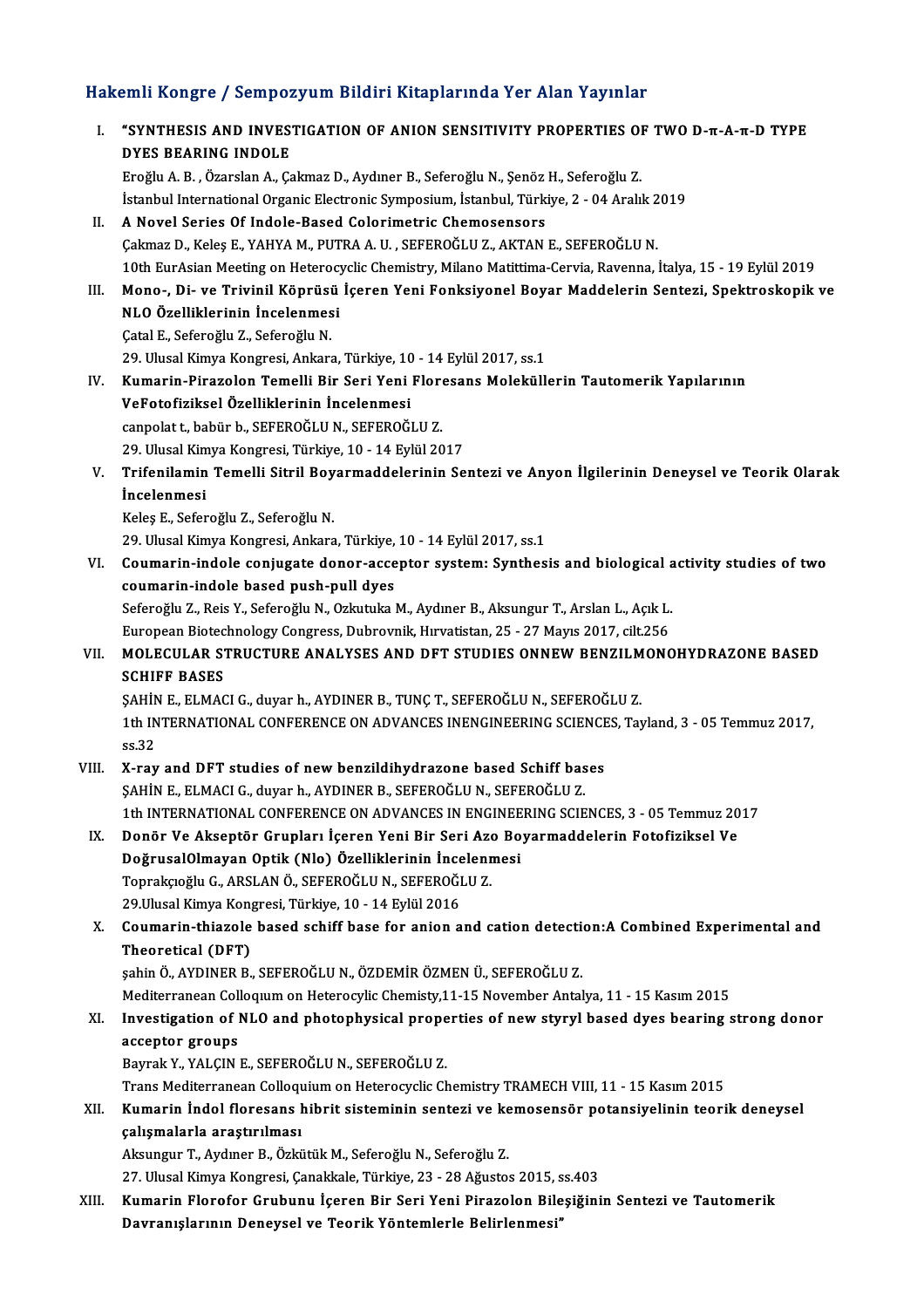|        | Babür B., Seferoğlu N., Seferoğlu Z.                                                                        |
|--------|-------------------------------------------------------------------------------------------------------------|
|        | 2. Ulusal Organik Kimya Kongresi, Ankara, Türkiye, 24 - 26 Eylül 2014, ss.1                                 |
| XIV.   | Benzaldehit-4-Nitro-2-(2-okso-1,2-difeniletiliden) hidrazon bileşiğinin sentezi, karakterizasyonu ve        |
|        | yapısal özelliklerinin teorik hesaplamalarla belirlenmesi                                                   |
|        | Elmacı G., Aktan E., Seferoğlu N., Hökelek T., Şahin E., Seferoğlu Z.                                       |
|        | III. ULUSAL ANORGANİK KİMYA KONGRESİ, Çanakkale, Türkiye, 19 - 22 Mayıs 2011, ss.1                          |
| XV.    | Spin-3/2 Blume-Capel Modelin ısıtma ve soğutma işlemleri ile cellular automatonda simülasyonu               |
|        | Sezgin G., Seferoğlu N.                                                                                     |
|        | Turkish Physical Society 26. International Physics Conference, Muğla, Türkiye, 24 - 27 Eylül 2009, ss.155   |
| XVI.   | The phase diagram of the Spin-3/2 Blume-Capel Model on a cellular automata                                  |
|        | Sezgin G., Seferoğlu N.                                                                                     |
|        | 7th International student conference of the Balkan Physical Union, Muğla, Türkiye, 4 - 07 Eylül 2009, ss.70 |
| XVII.  | 3-boyutlu Blume-Emery-Griffiths modelde re-entrant faz geçişleri                                            |
|        | Seferoğlu N., Kutlu B.                                                                                      |
|        | 13. Yoğun Madde Fiziği-Ankara Toplantısı, Ankara, Türkiye, 03 Kasım 2006, ss.93                             |
| XVIII. | 3 Boyutlu Blume Capel Modelde Soğutma Hızının Etkisi                                                        |
|        | Kutlu B., Özkan A., Seferoğlu N.                                                                            |
|        | XI. Yoğun Madde Fiziği Ankara Toplantısı, Ankara, Türkiye, 03 Aralık 2004                                   |
| XIX.   | Finite size scaling by using scaling functions in 2D $q=2$ and $q=7$ state Potts Model                      |
|        | Demirtürk S., Seferoğlu N., Aydın M., Gündüç Y.                                                             |
|        | 8. İstatistik Fizik Günleri, İstanbul, Türkiye, 5 - 06 Temmuz 2001, ss.3                                    |
|        |                                                                                                             |

# Desteklenen Projeler

Desteklenen Projeler<br>SEFEROĞLU N., Kandemir B., Keleş E., AYDINER B., OCAK C., SEFEROĞLU Z., Yükseköğretim Kurumları Destekli Proje,<br>Denör eksentör sistemine sehin yeni beyar maddelerin senteri, beya duyarlı güneş büsreler D ODCENTON IT ITOJOISI<br>SEFEROĞLU N., Kandemir B., Keleş E., AYDINER B., OCAK C., SEFEROĞLU Z., Yükseköğretim Kurumları Des<br>Donör-akseptör sistemine sahip yeni boyar maddelerin sentezi, boya duyarlı güneş hücrelerinde (DSSC SEFEROĞLU N., Kandemir B., Keleş E., AYDINER B., OCAK C., SEFEROĞLU<br>Donör-akseptör sistemine sahip yeni boyar maddelerin sentezi, boya dı<br>kullanılabilirliğinin belirlenmesi ve fabrikasyonu, 2020 - Devam Ediyor<br>Sefereğlu Z. Donör-akseptör sistemine sahip yeni boyar maddelerin sentezi, boya duyarlı güneş hücrelerinde (DSSC)<br>kullanılabilirliğinin belirlenmesi ve fabrikasyonu, 2020 - Devam Ediyor<br>Seferoğlu Z., Seferoğlu N., TÜBİTAK Projesi, Yen

kullanılabilirliğinin belirlenmesi ve fabrikasyonu, 2020 - Devam Ediy<br>Seferoğlu Z., Seferoğlu N., TÜBİTAK Projesi, Yeni Donör-π-Akseptör (<br>Termal Özelliklerinin Ve Anyon İlgilerinin Belirlenmesi, 2021 - 2021<br>Seferoğlu Z. Seferoğlu Z., Seferoğlu N., TÜBİTAK Projesi, Yeni Donör-π-Akseptör (D-π-A) Bileşiklerinin Sentezi, Fotofiziksel, Nl<br>Termal Özelliklerinin Ve Anyon İlgilerinin Belirlenmesi, 2021 - 2021<br>Seferoğlu Z., Seferoğlu N., TÜBİTAK P

Termal Özelliklerinin Ve Anyon İlgilerinin Belirlenmesi, 2021 - 2021<br>Seferoğlu Z., Seferoğlu N., TÜBİTAK Projesi, Siyanür Anyonunun Yüks<br>Mekanizmaların Deneysel Ve Teorik Olarak Açıklanmas, 2021 - 2021<br>Avdunar B. Seferoğlu Seferoğlu Z., Seferoğlu N., TÜBİTAK Projesi, Siyanür Anyonunun Yüksek Seçicilikte Belirlenmesi Üzerine Önerilen<br>Mekanizmaların Deneysel Ve Teorik Olarak Açıklanmas, 2021 - 2021<br>Aydıner B., Seferoğlu Z., Seferoğlu N., Yalçı

Mekanizmaların Deneysel Ve Teorik Olarak Açıklanmas, 2021 - 2021<br>Aydıner B., Seferoğlu Z., Seferoğlu N., Yalçın E., Yükseköğretim Kurumları Destekli Proje, G4-DNA'yı kararlı kılan yeni<br>nesil floresans ligandların sentezi, Aydıner B., Seferoğlu Z., Se<br>nesil floresans ligandların<br>açıklanması , 2018 - 2021<br>Sefereğlu Z., Sefereğlu N. nesil floresans ligandların sentezi, teorik çalışmaları, ligand-DNA etkileşim mekanizmalarının spektroskopik yöntemler<br>açıklanması , 2018 - 2021<br>Seferoğlu Z., Seferoğlu N., TÜBİTAK Projesi, Yeni Fonksiyonel Boyarmaddelerin

açıklanması , 2018 - 2021<br>Seferoğlu Z., Seferoğlu N., TÜBİTAK Projesi, Yeni Fonksiyonel Boyarmaddelerin Fotofiziksel, NLC<br>Optik) ve Kemosensör Özelliklerinin Deneysel ve Teorik Yöntemlerle Araştırılması, 2017 - 2019<br>Avduna Seferoğlu Z., Seferoğlu N., TÜBİTAK Projesi, Yeni Fonksiyonel Boyarmaddelerin Fotofiziksel, NLO (Doğrusal Olmaya<br>Optik) ve Kemosensör Özelliklerinin Deneysel ve Teorik Yöntemlerle Araştırılması, 2017 - 2019<br>Aydıner B., Sef

Optik) ve Kemosensör Özelliklerinin Deneysel ve Teorik Yöntemlerle Araştırılması, 2017 - 2019<br>Aydıner B., Seferoğlu N., Seferoğlu Z., TÜBİTAK Projesi, Algılayıcı/Etiket Olarak Kullanılma Potansiyeline Sahip Akıllı<br>Moleküll Aydıner B., Seferoğlu N., Seferoğlu Z., TÜBİTAK Projesi, Algılayıcı/Etiket Olarak Kullanılma Potansiyeline Sahip Akıllı<br>Moleküller: Farklı Reseptörik Bölgelere Sahip Yeni Kumarin-Tiyofen Temelli Algılayıcıların Sentezi, An Moleküller: Farklı Reseptörik Bölgelere Sah<br>Kapasitelerinin ve Tiyol Grubu İçeren Biyor<br>Hesaplamalarla Araştırılması, 2015 - 2018<br>Sefereğlu Z. Sefereğlu N. TüpiTAK Prejesi Kapasitelerinin ve Tiyol Grubu İçeren Biyomoleküller ile Etkileşim Çalışmalarının Spektroskopik Yöntemlerle ve Teorik<br>Hesaplamalarla Araştırılması, 2015 - 2018<br>Seferoğlu Z., Seferoğlu N., TÜBİTAK Projesi, Trifenilamin Teme

Hesaplamalarla Araştırılması, 2015 - 2018<br>Seferoğlu Z., Seferoğlu N., TÜBİTAK Projesi, Trifenilamin Temelli Donor-Akseptör Grubuna Sahip, Mono-, Di- Ve T<br>Köprüsü Içeren Yeni Fonksiyonel Boyarmaddelerin Ve Türevlerinin Sent Seferoğlu Z., Seferoğlu N., TÜBİTAK Projesi, Trifenilamin Temelli Dor<br>Köprüsü Içeren Yeni Fonksiyonel Boyarmaddelerin Ve Türevlerinin<br>Çalışmalarının Deneysel Ve Teorik Olarak Incelenmesi, 2016 - 2017<br>Seferoğlu Z. Seferoğlu Köprüsü Içeren Yeni Fonksiyonel Boyarmaddelerin Ve Türevlerinin Sentezi, Spektroskopik, Optik Ve Anyor<br>Çalışmalarının Deneysel Ve Teorik Olarak Incelenmesi, 2016 - 2017<br>Seferoğlu Z., Seferoğlu N., TÜBİTAK Projesi, Kuvvetli

Çalışmalarının Deneysel Ve Teorik Olarak Incelenmesi, 2016 - 2017<br>Seferoğlu Z., Seferoğlu N., TÜBİTAK Projesi, Kuvvetli Donör Ve Akseptör Grupları İçeren Yeni Sitiril<br>Boyarmaddelerin Çeşitli Fotofiziksel Ve NLO Özellikleri Seferoğlu Z., Seferoğlu N., TÜBİTAK Projesi, Kuvvetli Donör Ve Akseptör Grupları İçeren Yeni Sitiril Temelli<br>Boyarmaddelerin Çeşitli Fotofiziksel Ve NLO Özelliklerinin Teorik Olarak Incelenmesi, 2014 - 2015<br>Seferoğlu N., Y

Boyarmaddelerin Çeşitli Fotofiziksel Ve<br>Seferoğlu N., Yükseköğretim Kurumları<br>teorik olarak incelenmesi, 2011 - 2012<br>SEEEDOĞLU N. Yükseköğretim Kurumlı Seferoğlu N., Yükseköğretim Kurumları Destekli Proje, Bazı yeni fenilazo indol boyarmaddelerinin tautomerik yapıların<br>teorik olarak incelenmesi, 2011 - 2012<br>SEFEROĞLU N., Yükseköğretim Kurumları Destekli Proje, Spin-3/2 Is

teorik<br>SEFEF<br>2011<br>Sefere SEFEROĞLU N., Yükseköğretim Kurumları Destekli Proje, Spin-3/2 Ising Modelin Çoklu Kritik Faz Diyagramları, 2009 -<br>2011<br>Seferoğlu N., TÜBİTAK Projesi, Spin 3 2 Ising Modelin Kritik davranışlarının Cellular Automaton İle İn